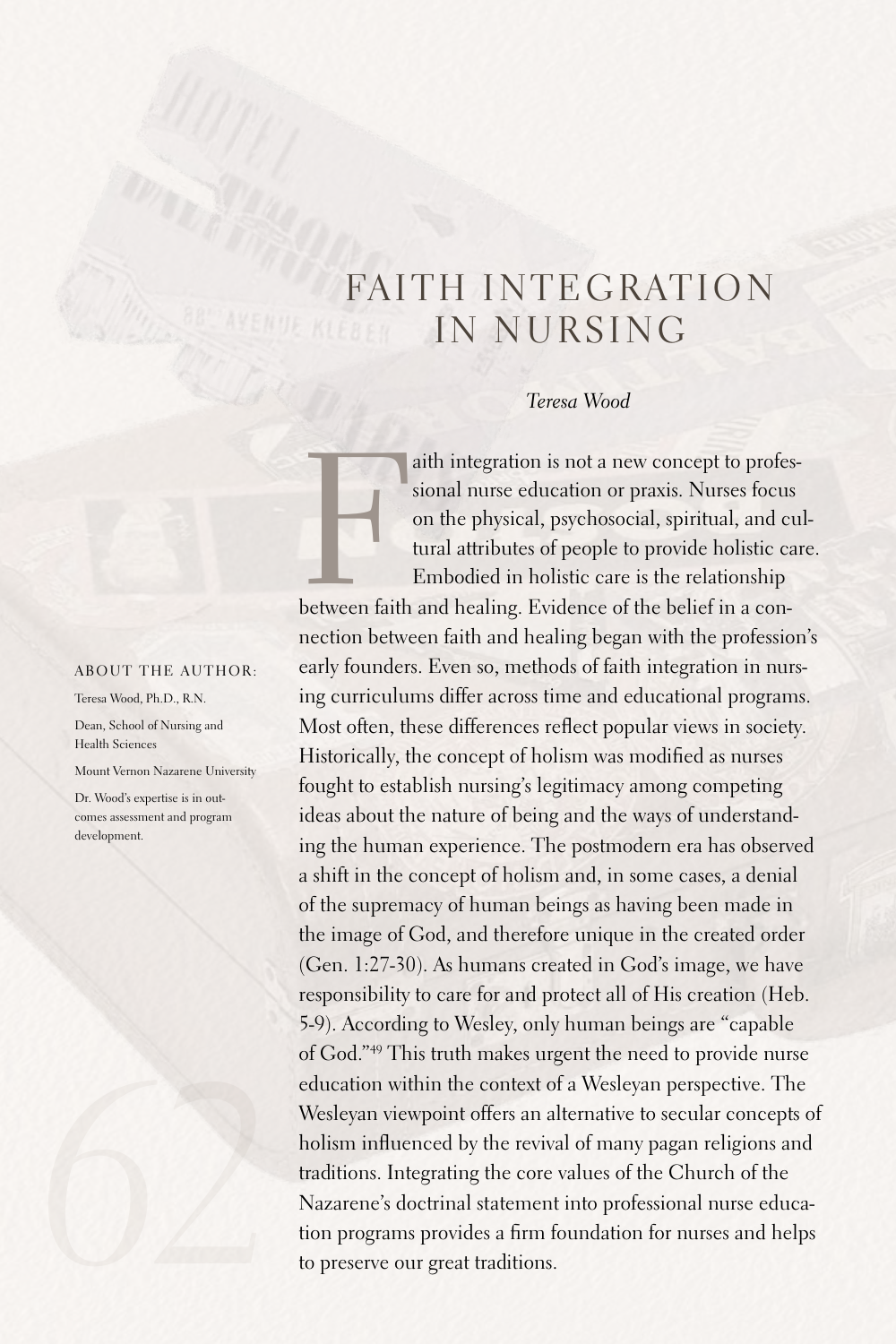Nurse education programs are subject to strict accreditation guidelines and state licensing approvals. Recently a state licensing board challenged the view of humanity as created in

God's image as "too Christian." The notion that a program, developed to glorify God and seeking to fulfill His charge to care for all of His creation, somehow violated the First Amendment of the Constitution of the United States, is of concern. In this case, the Office of the Attorney General in the state overturned the ruling. Even so, there remains a subtle pressure to refute the idea of monotheism in favor of the belief that all gods are equal, and the exclusive claims of Christianity are false.A Christian nurse can both believe in a sovereign God and respect the choice of people who do not share this belief.

esleyan core values are expressed in nurse education through theories that describe beliefs about the metaparadigm of concern to nurses: persons, health, environment, and nursing. What is possible to know about these concepts comes through empirical, personal, ethical, and aesthetic methods. 50 The Wesleyan quadrilateral is a theological method helpful for framing a dialogue among Christian traditions to define the context of Wesleyan thought.Although Wesley himself did not use this term, many find the method useful in understanding what we know about God. 51 Wesley espoused the authority of scripture, along with reason, tradition, and experience of the Christian life as ways we can know about God. Much as the Wesleyan quadrilateral intends to guide thinking about the doctrinal statements of the Nazarene Church,<sup>52</sup> the four patterns of knowing identified by Barbara Carper guide nurses in thinking about how to best care for the health of individuals and communities.As theological scholars debate the hierarchical nature among the authority of scripture, tradition, experience, and reason, nurse theorists debate the authoritative predominance of Carper's ways of knowing. Knowledge about persons, health, environment, and nursing revealed through the Bible is a form of personal and ethical knowing. Aesthetic knowing



*A Christian nurse can both believe in a sovereign God and respect the choice of people who do not share this belief.*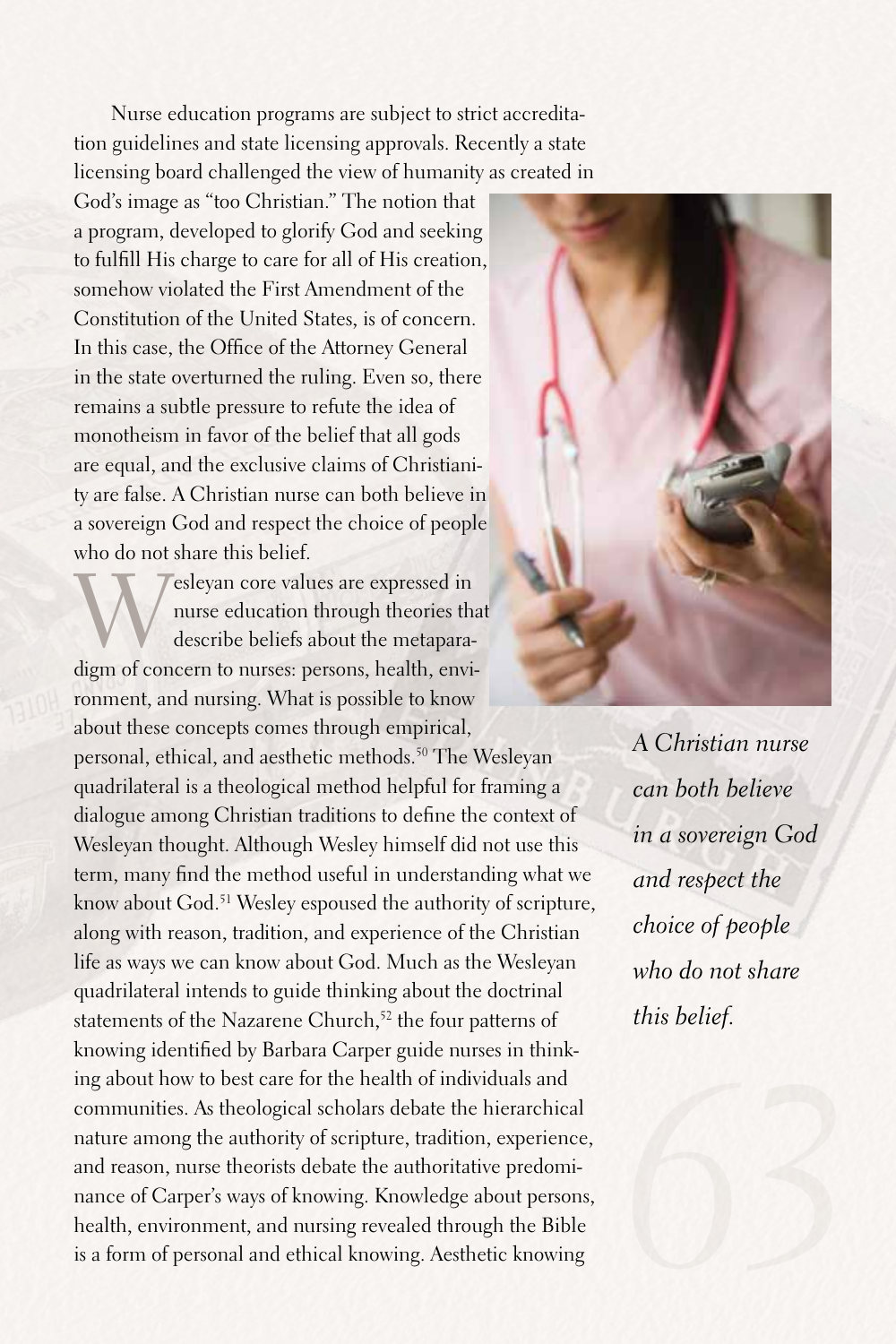

is informed by tradition, experience, and reason, while empirical knowing has its roots in reason.All these methods of knowing contribute to advance the science and art of nursing. Nursing faculty in Nazarene colleges and universities help students understand which method they should apply to questions asked or problems in need of solutions.For example, the therapeutic relationship between the nurse and patient can positively influence patient care outcomes. Knowledge of the healing brought about by the nurse's presence is described best through aesthetic interpretation rather than empirical testing.

Knowledge about the nature of humans is best found in the Bible. As a Christian people, we recognize that human beings are created in the image of God. Our concept of

God and created humans informs each interaction between the patient and nurse. In our curriculum, persons are viewed from a holistic perspective as physiological, psychological, sociocultural, and spiritual beings created for the purpose of serving a loving God and building a relationship with Him. This is sometimes difficult in a world with diverse ideas about the nature of God and humanity. One of the greatest challenges of Christian nurse educators is the new concept of wholeness championed by many nurse theorists. While the idea of persons as holistic beings is not challenged today in nursing theory, some theorists are repudiating the existence of a transcendental dimension of humanity even to the point of being antagonistic. <sup>53</sup> Student nurses at Nazarene colleges and universities are encouraged to contrast the Wesleyan view of humans in the created order with secular and pagan views of humanity as "an energy field, not distinct from the environment."54 Knowledge of humans from a Wesleyan

*64 A Wesleyan view requires students to respect all people and honor them as important because of their relationship and position with God.*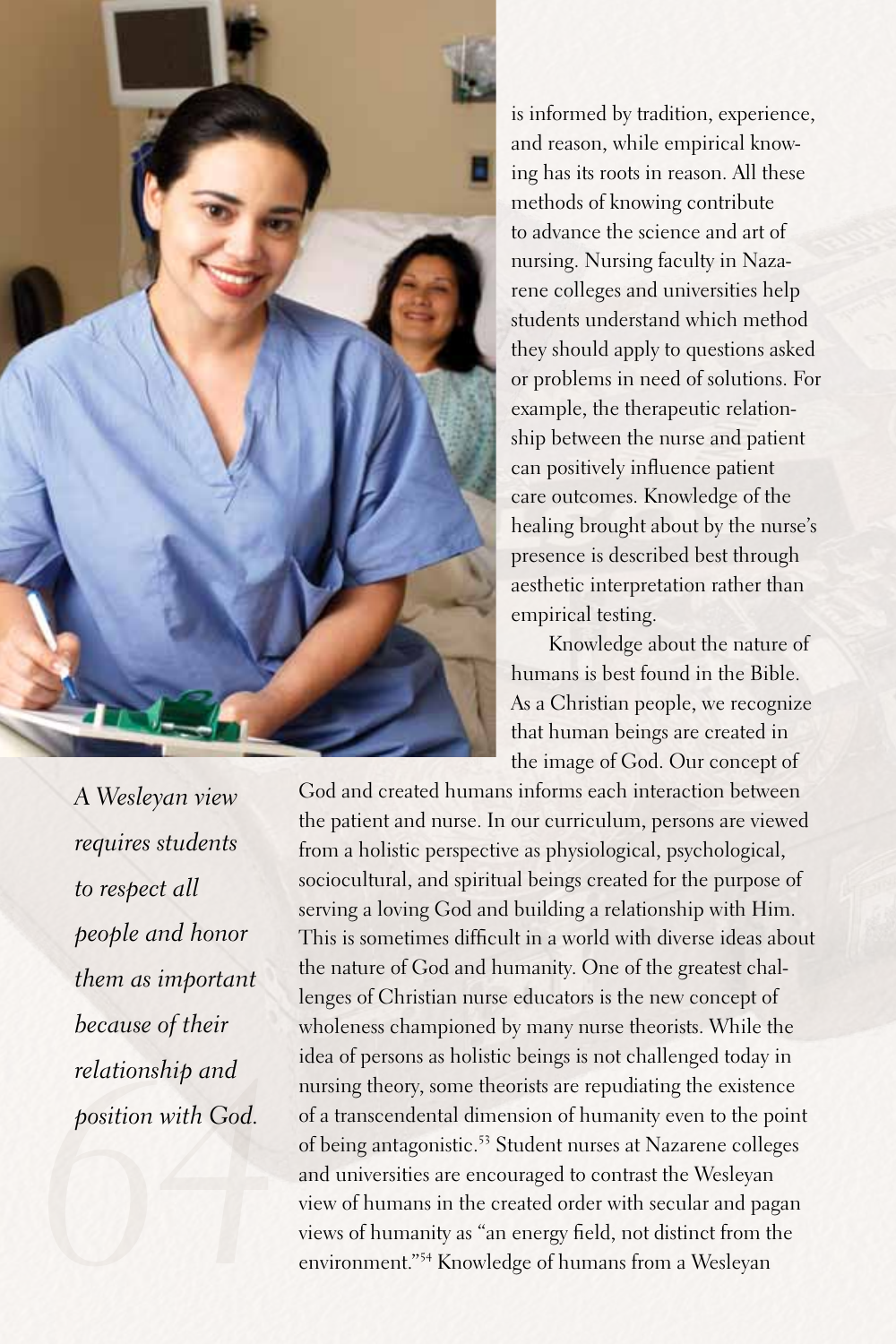view requires students to respect all people and honor them as important because of their relationship and position with God. In contrast, an energy-field view devalues humanity and reduces humans to a biological collection of cells and electron potentials. The two views differ greatly and have significant implications when deciding about quality of life and intervention needed at the beginning and end of life.A life of holiness dictates an understanding of the relationship between humanity and God.

I oliness is integrated throughout the program's<br>curriculum with a focus on service and comfor-<br>care and a view of health as harmony with Goself-<br>orbors, and the environment-Inherent in this view. curriculum with a focus on service and comfort care and a view of health as harmony with God, self, others, and the environment. Inherent in this view is the ability to forgive and receive forgiveness. Program policies reflect Wesleyan values of the optimism of grace and the transformed life.Student nurses are encouraged to grow in

grace, being perfected in love, and to fulfill a life consecrated to Christ. Assignments aimed at self-awareness and recognition of the student's personal values and how these values influence the therapeutic use of self in patient care interactions are found throughout the curriculum. Students are asked to write reflective journals and identify their feelings about patient care interactions they have. Students reference scripture to gain a deeper understanding of their personal relationship with Christ as a part of these re-

flective activities. The clinical journal is designed to build connections and richer understanding of the clinical day. Students learn how their care of the patient is a part of their service to Christ, and faculty members help them to develop deeper faith through obedience in serving others. Faculty help students grow in Christ by role modeling godly living and Christian values of justice, morality, and self-sacrifice. Thus, students learn to advocate for others and provide care as an expression of worship and godly living.Advocacy takes many forms from bedside care to coordinating care among members of the interdisciplinary health care team, speaking for equality in resource allocation, and political activism aimed at improving health care delivery and access. 55

*Students learn how their care of the patient is a part of their service to Christ.*